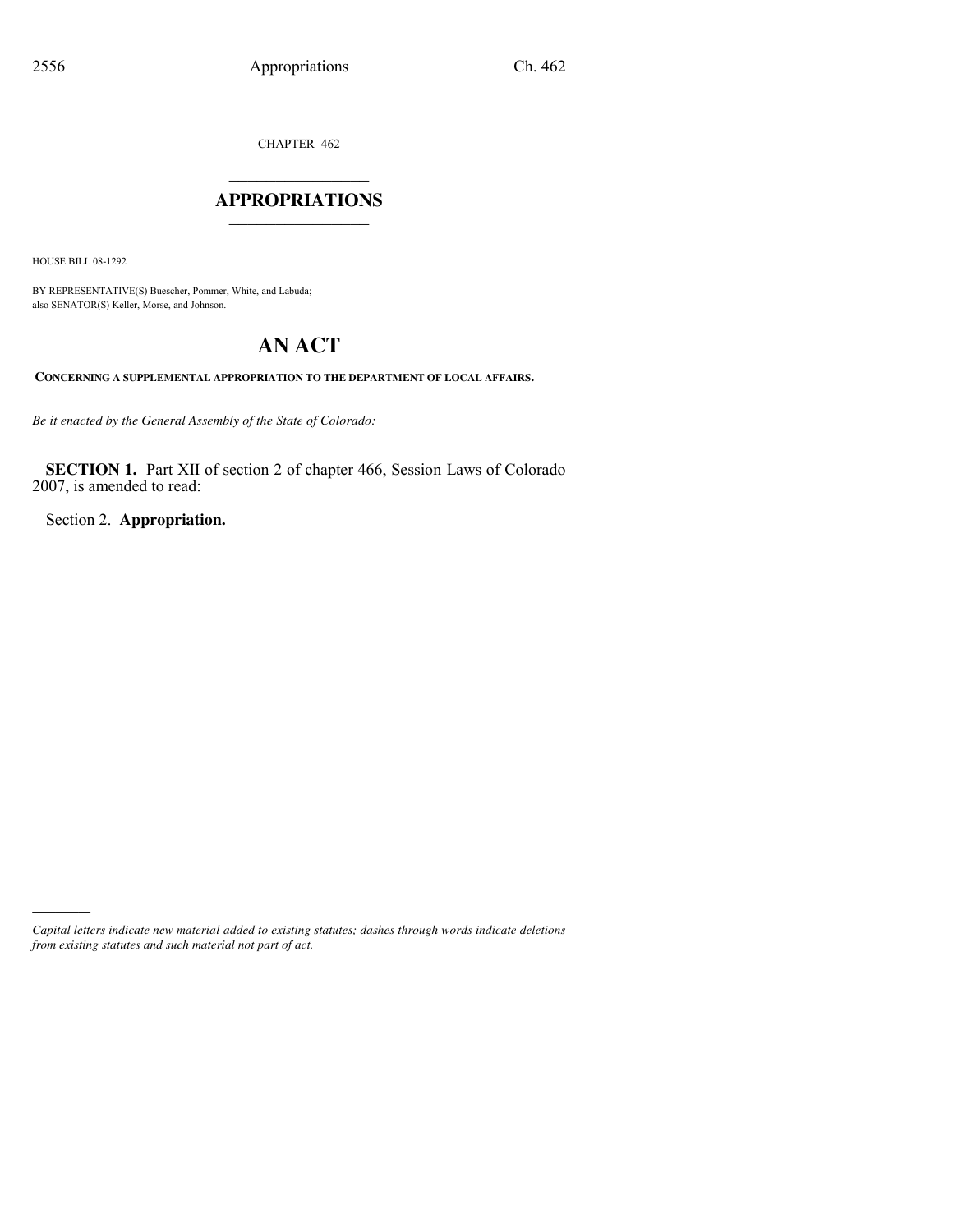|                                                       |                           |                                             | <b>APPROPRIATION FROM</b>     |                                                |                             |                                              |                                |  |
|-------------------------------------------------------|---------------------------|---------------------------------------------|-------------------------------|------------------------------------------------|-----------------------------|----------------------------------------------|--------------------------------|--|
|                                                       | ITEM &<br><b>SUBTOTAL</b> | <b>TOTAL</b>                                | <b>GENERAL</b><br><b>FUND</b> | <b>GENERAL</b><br><b>FUND</b><br><b>EXEMPT</b> | <b>CASH</b><br><b>FUNDS</b> | <b>CASH</b><br><b>FUNDS</b><br><b>EXEMPT</b> | <b>FEDERAL</b><br><b>FUNDS</b> |  |
|                                                       | \$                        | $\mathbb{S}% _{n}^{X\rightarrow\mathbb{R}}$ | $\mathbb{S}$                  | \$                                             | \$                          | \$<br>\$                                     |                                |  |
|                                                       |                           |                                             |                               | <b>PART XII</b>                                |                             |                                              |                                |  |
|                                                       |                           |                                             | DEPARTMENT OF LOCAL AFFAIRS   |                                                |                             |                                              |                                |  |
| (1) EXECUTIVE DIRECTOR'S OFFICE                       |                           |                                             |                               |                                                |                             |                                              |                                |  |
| <b>Personal Services</b>                              | 1,100,142                 |                                             |                               |                                                |                             | $1,100,142(T)^a$                             |                                |  |
|                                                       |                           |                                             |                               |                                                |                             | $(14.0$ FTE)                                 |                                |  |
| Health, Life, and Dental                              | 812,957                   |                                             | 409,854                       |                                                | 74,727 <sup>b</sup>         | $121,956^{\circ}$                            | 206,420                        |  |
| Short-term Disability                                 | 14,996                    |                                             | 5,823                         |                                                | 1,892 <sup>b</sup>          | $3,688^{\circ}$                              | 3,593                          |  |
| S.B. 04-257 Amortization                              |                           |                                             |                               |                                                |                             |                                              |                                |  |
| <b>Equalization Disbursement</b>                      | 84,649                    |                                             | 31,727                        |                                                | 10.916 <sup>b</sup>         | $21,279$ <sup>c</sup>                        | 20,727                         |  |
| S.B. 06-235 Supplemental<br>Amortization Equalization |                           |                                             |                               |                                                |                             |                                              |                                |  |
| Disbursement                                          | 26,972                    |                                             | 9,331                         |                                                | $3,639^b$                   | 7.093c                                       | 6,909                          |  |
| Salary Survey and Senior                              |                           |                                             |                               |                                                |                             |                                              |                                |  |
| <b>Executive Service</b>                              | 394,702                   |                                             | 162,699                       |                                                | $41,173^b$                  | 68,139 <sup>c</sup>                          | 122,691                        |  |
| Performance-based Pay                                 |                           |                                             |                               |                                                |                             |                                              |                                |  |
| Awards                                                | 181,676                   |                                             | 89,507                        |                                                | $12,348^b$                  | $30,195^{\circ}$                             | 49,626                         |  |
| Workers' Compensation                                 | 45,666                    |                                             | 42,472                        |                                                | $1,362^b$                   | $1,832$ <sup>c</sup>                         |                                |  |
|                                                       | 26,711                    |                                             | 24,842                        |                                                | 797 <sup>b</sup>            | 1.072c                                       |                                |  |
| <b>Operating Expenses</b>                             | 144,175                   |                                             |                               |                                                |                             | $132,413(T)^{a}$                             | 11,762                         |  |
| Ch. 462                                               |                           |                                             |                               | Appropriations                                 |                             |                                              | 2557                           |  |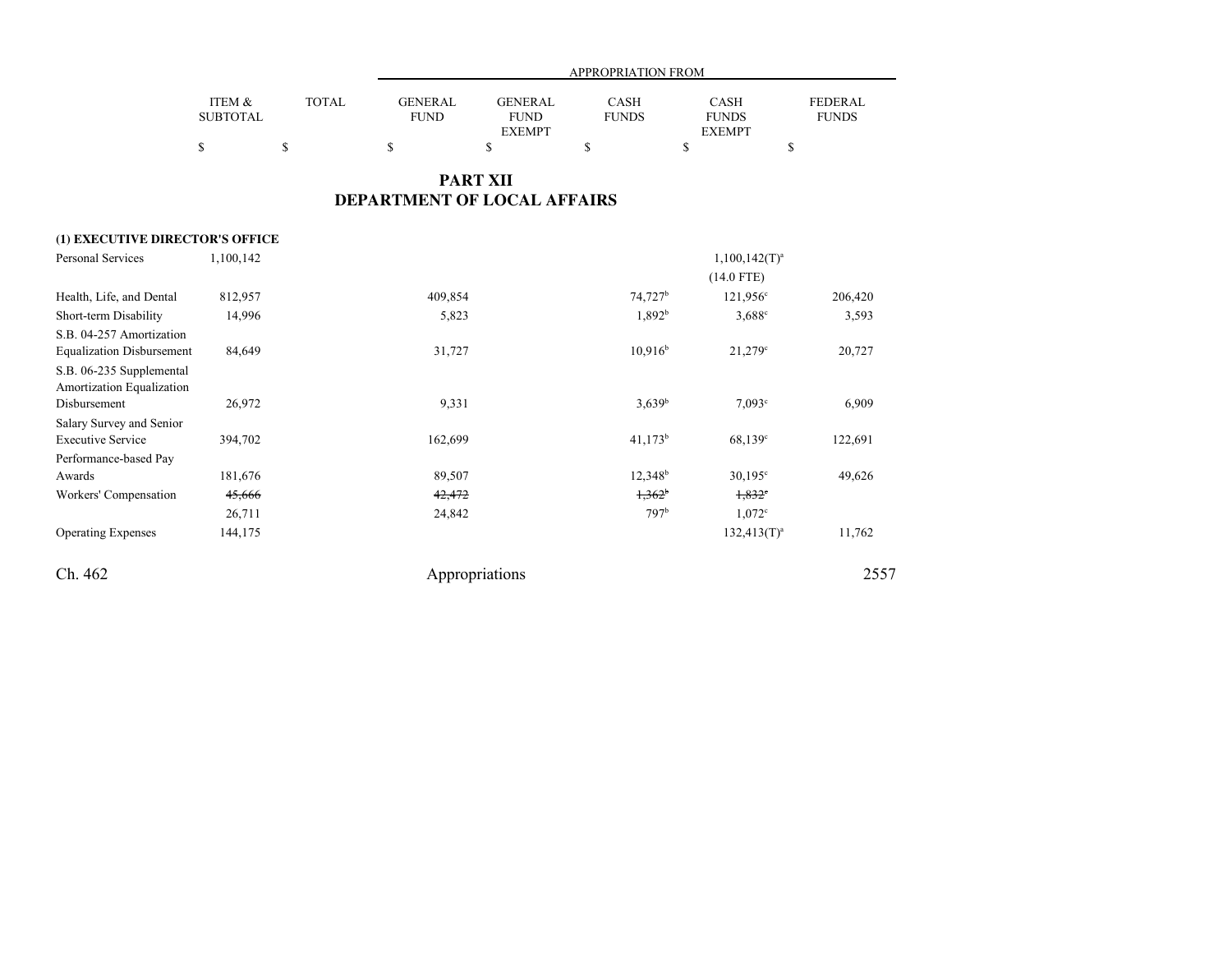# Ch. 462

|                               |                           |              | <b>APPROPRIATION FROM</b>     |                                                |                             |                                       |                                |  |
|-------------------------------|---------------------------|--------------|-------------------------------|------------------------------------------------|-----------------------------|---------------------------------------|--------------------------------|--|
|                               | ITEM &<br><b>SUBTOTAL</b> | <b>TOTAL</b> | <b>GENERAL</b><br><b>FUND</b> | <b>GENERAL</b><br><b>FUND</b><br><b>EXEMPT</b> | <b>CASH</b><br><b>FUNDS</b> | CASH<br><b>FUNDS</b><br><b>EXEMPT</b> | <b>FEDERAL</b><br><b>FUNDS</b> |  |
|                               | \$                        | \$           | \$                            | <sup>\$</sup>                                  | $\mathbb{S}$                | \$                                    | \$                             |  |
| Legal Services for 1,790      |                           |              |                               |                                                |                             |                                       |                                |  |
| hours                         | 128,934                   |              | 116,901                       |                                                | $6,054^b$                   | $1,381$ <sup>c</sup>                  | 4,598                          |  |
| Purchase of Services from     |                           |              |                               |                                                |                             |                                       |                                |  |
| Computer Center               | 2,994                     |              | 2,994                         |                                                |                             |                                       |                                |  |
|                               | 2,420                     |              | 2,420                         |                                                |                             |                                       |                                |  |
| <b>Multiuse Network</b>       |                           |              |                               |                                                |                             |                                       |                                |  |
| Payments                      | 82,503                    |              | 46,307                        |                                                | $3,345$ <sup>b</sup>        | 6,470°                                | 26,381                         |  |
|                               | 65,532                    |              | 36,782                        |                                                | $2,657^b$                   | $5,139^{\circ}$                       | 20,954                         |  |
| Payment to Risk               |                           |              |                               |                                                |                             |                                       |                                |  |
| Management and Property       |                           |              |                               |                                                |                             |                                       |                                |  |
| Funds                         | 26,240                    |              | 24,398                        |                                                | 1,528                       | $314^\circ$                           |                                |  |
|                               | 13,330                    |              | 12,394                        |                                                | 776 <sup>b</sup>            | $160^\circ$                           |                                |  |
| Vehicle Lease Payments        | 79,635                    |              | 65,897                        |                                                |                             | $13,738$ <sup>c</sup>                 |                                |  |
|                               | 73,772                    |              | 61,045                        |                                                |                             | $12,727^{\circ}$                      |                                |  |
| <b>Information Technology</b> |                           |              |                               |                                                |                             |                                       |                                |  |
| Asset Maintenance             | 104,793                   |              | 29,913                        |                                                | $10,364^b$                  | $40,192^{\circ}$                      | 24,324                         |  |
| Leased Space                  | 80,849                    |              | 16,800                        |                                                |                             | $12,830^{\circ}$                      | 51,219                         |  |
| Capitol Complex Leased        |                           |              |                               |                                                |                             |                                       |                                |  |
| Space                         | 468,194                   |              | 339,460                       |                                                | $17,028$ <sup>d</sup>       | $60,796(f)^e$                         | 50,910                         |  |
|                               | 475,931                   |              | 345,070                       |                                                | $17,309$ <sup>d</sup>       | $61,801(T)$ <sup>e</sup>              | 51,751                         |  |
| <b>Communication Services</b> |                           |              |                               |                                                |                             |                                       |                                |  |
| Payments                      | 21,824                    |              | 10,912                        |                                                |                             |                                       | 10.912                         |  |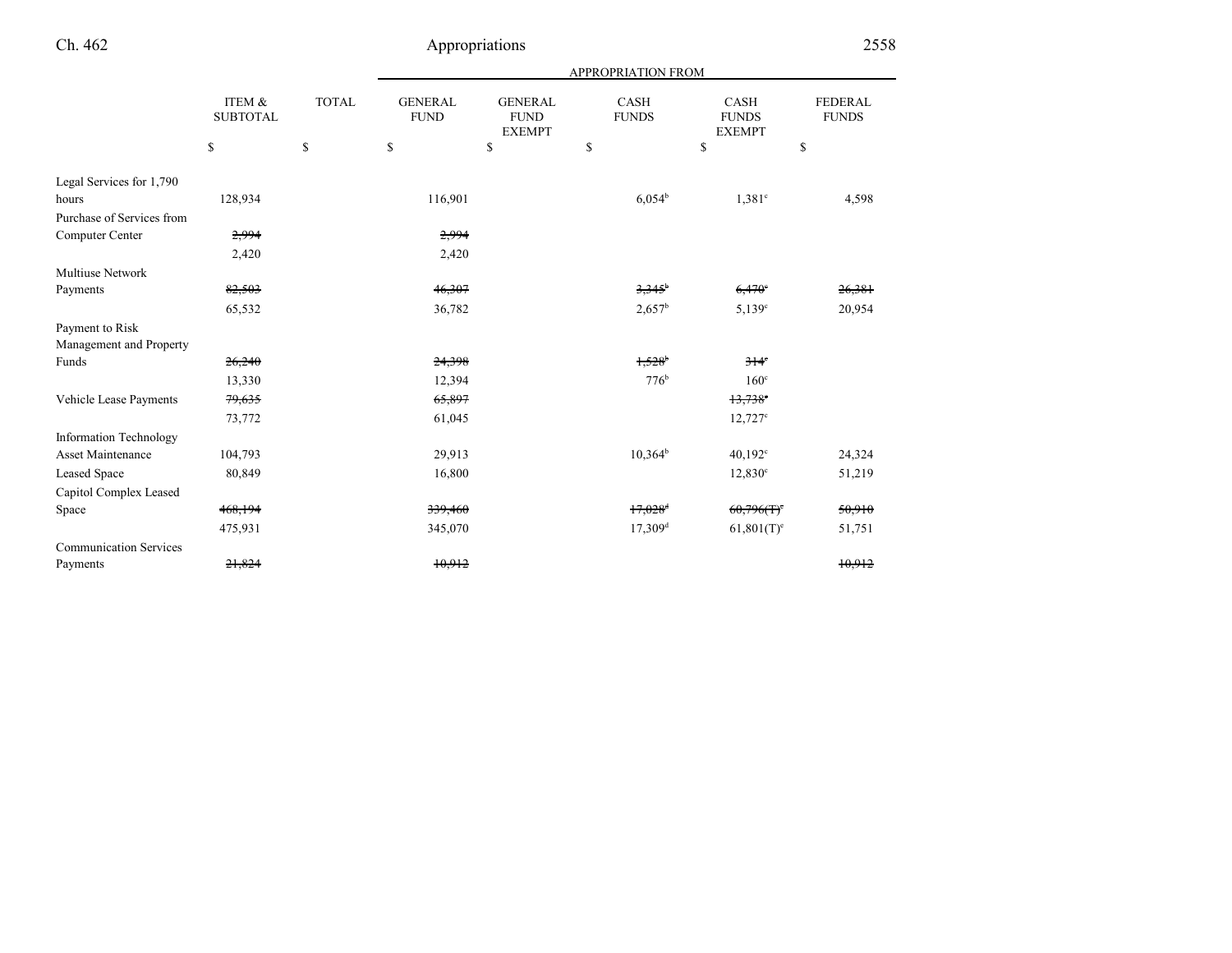|                             | 26,606  |           | 13,303 |         |                           | 13,303      |
|-----------------------------|---------|-----------|--------|---------|---------------------------|-------------|
| Moffat Tunnel               |         |           |        |         |                           |             |
| <b>Improvement District</b> | 92,958  |           |        | 32,958f | $60,000$ <sup>g</sup>     |             |
| Workforce Development       |         |           |        |         |                           |             |
| Council                     | 466,016 |           |        |         | $466,016(T)$ <sup>h</sup> |             |
|                             |         |           |        |         | $(4.0$ FTE)               |             |
| Workforce Improvement       |         |           |        |         |                           |             |
| Grants                      | 470,000 |           |        |         | $20,000^{\rm i}$          | 450,000     |
|                             |         |           |        |         |                           | $(1.0$ FTE) |
|                             |         | 4,830,875 |        |         |                           |             |

4,788,121

<sup>a</sup> These amounts shall be from indirect cost recoveries.

 $<sup>b</sup>$  These amounts shall be from various sources of cash funds.</sup>

 $c$  Of these amounts,  $\frac{1200, 728(17)}{306, 472(1)}$  shall be from the mineral and energy impact grant program, which includes moneys in the Local Government Severance Tax Fund created in Section 39-29-110 (1) (a) (I), C.R.S., and moneys in the Local Government Mineral Impact Fund created in Section 34-63-102 (5),C.R.S., and \$19,379 shall be from various sources of cash funds exempt.

<sup>d</sup> Of this amount, \$9,757 shall be from the Building Regulation Fund pursuant to Section 24-32-3309, C.R.S., \$3,359 \$3,640 shall be from the Search and Rescue Fund pursuant to Section 33-1-112.5, C.R.S., and \$3,912 shall be from the Colorado Water Resources and Power Development Authority pursuant to Section37-95-107.6 (3) (b), C.R.S.

<sup>e</sup> Of this amount, \$54,950 \$55,955 shall be from the mineral and energy impact grant program, which includes moneys in the Local Government Severance Tax Fund created in Section 39-29-110 (1) (a) (I), C.R.S. and moneys in the Local Government Mineral Impact Fund created in Section 34-63-102 (5), C.R.S., and \$5,846 shall be from Limited Gaming funds transferred from the Department of Revenue.

<sup>f</sup> This amount shall be from the Moffat Tunnel Cash Fund pursuant to Section 32-8-126, C.R.S.

<sup>g</sup> This amount shall be from reserves in the Moffat Tunnel Cash Fund pursuant to Section 32-8-126, C.R.S.

<sup>h</sup> This amount shall be from federal funds transferred to the Department of Local Affairs from other state agencies.

<sup>i</sup> This amount shall be from donations.

Ch. 462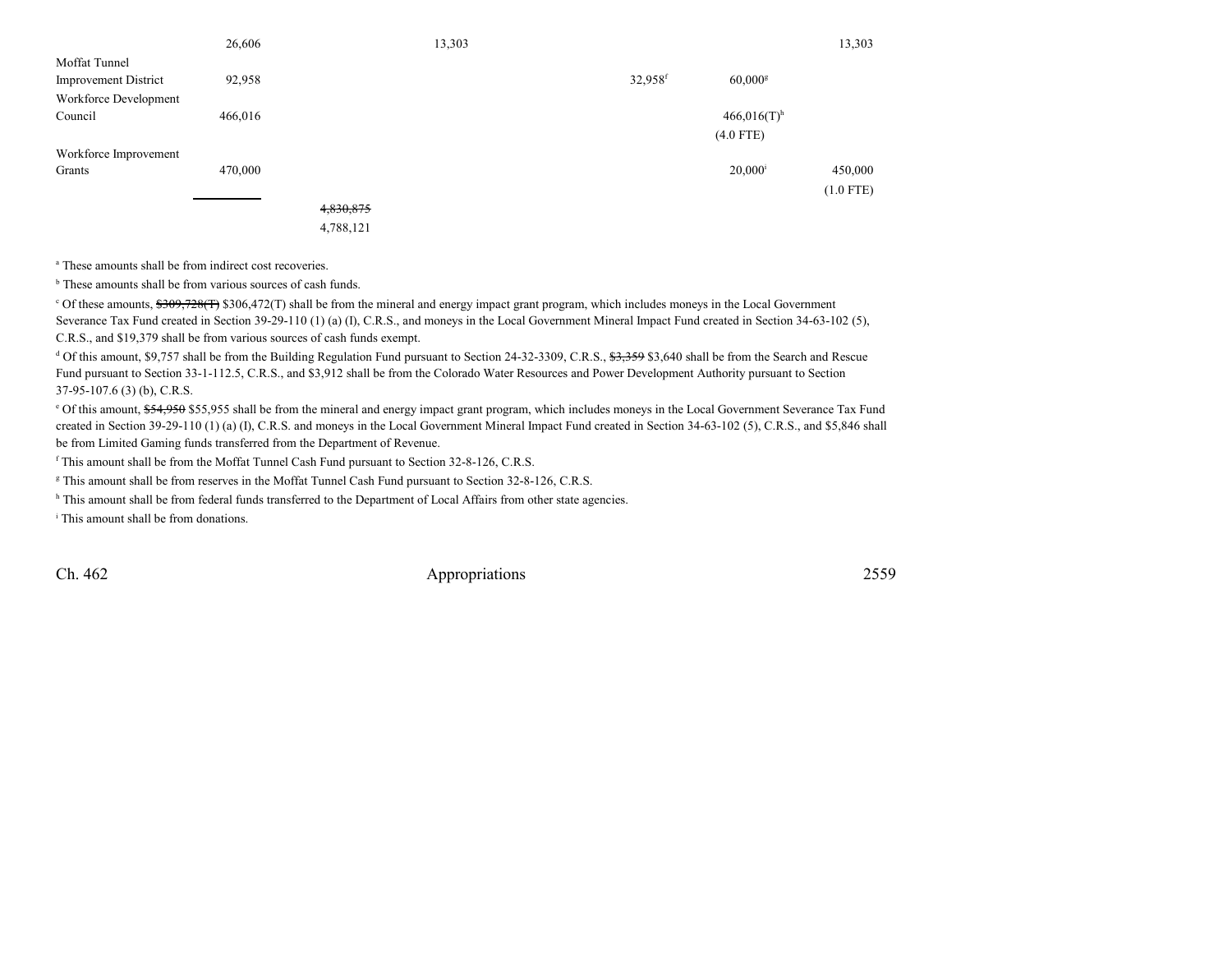## Appropriations 2560

|                                 |                           |              | <b>APPROPRIATION FROM</b>     |                                                |                             |                                              |                                |  |
|---------------------------------|---------------------------|--------------|-------------------------------|------------------------------------------------|-----------------------------|----------------------------------------------|--------------------------------|--|
|                                 | ITEM &<br><b>SUBTOTAL</b> | <b>TOTAL</b> | <b>GENERAL</b><br><b>FUND</b> | <b>GENERAL</b><br><b>FUND</b><br><b>EXEMPT</b> | <b>CASH</b><br><b>FUNDS</b> | <b>CASH</b><br><b>FUNDS</b><br><b>EXEMPT</b> | <b>FEDERAL</b><br><b>FUNDS</b> |  |
|                                 | \$                        | \$           | \$                            | \$                                             | \$                          | \$                                           | \$                             |  |
|                                 |                           |              |                               |                                                |                             |                                              |                                |  |
| (2) PROPERTY TAXATION           |                           |              |                               |                                                |                             |                                              |                                |  |
| Board of Assessment             |                           |              |                               |                                                |                             |                                              |                                |  |
| Appeals                         | 638,279                   |              | 610,660                       |                                                |                             | $27,619(T)^a$                                |                                |  |
|                                 |                           |              | $(15.0$ FTE)                  |                                                |                             |                                              |                                |  |
| Property Taxation               | 2,657,841                 |              | 1,268,635                     |                                                | 654,756 <sup>b</sup>        | $734,450(T)$ <sup>c</sup>                    |                                |  |
|                                 |                           |              | $(15.7$ FTE)                  |                                                | $(11.1$ FTE)                | $(11.7$ FTE)                                 |                                |  |
| State Board of                  |                           |              |                               |                                                |                             |                                              |                                |  |
| Equalization                    | 12,856                    |              | 12,856                        |                                                |                             |                                              |                                |  |
| <b>Indirect Cost Assessment</b> | 81,480                    |              |                               |                                                |                             | $81,480(T)^c$                                |                                |  |
|                                 |                           | 3,390,456    |                               |                                                |                             |                                              |                                |  |

<sup>a</sup> This amount shall be from indirect cost recoveries.

<sup>b</sup> This amount shall be from the Property Tax Exemption Fund created in Section 39-2-117 (8), C.R.S.

c These amounts shall be from the mineral and energy impact grant program, which includes moneys in the Local Government Severance Tax Fund created in Section39-29-110 (1) (a) (I), C.R.S., and moneys in the Local Government Mineral Impact Fund created in Section 34-63-102 (5), C.R.S.

## **(3) DIVISION OF HOUSING<sup>100</sup>**

### **(A) Administration**

| Personal Services | 1,451,087 | 313,786     | $77.694$ <sup>a</sup> | $139.654(T)$ <sup>b</sup> | 919,953      |
|-------------------|-----------|-------------|-----------------------|---------------------------|--------------|
|                   |           | $(5.5$ FTE) |                       | $(1.7$ FTE)               | $(14.9$ FTE) |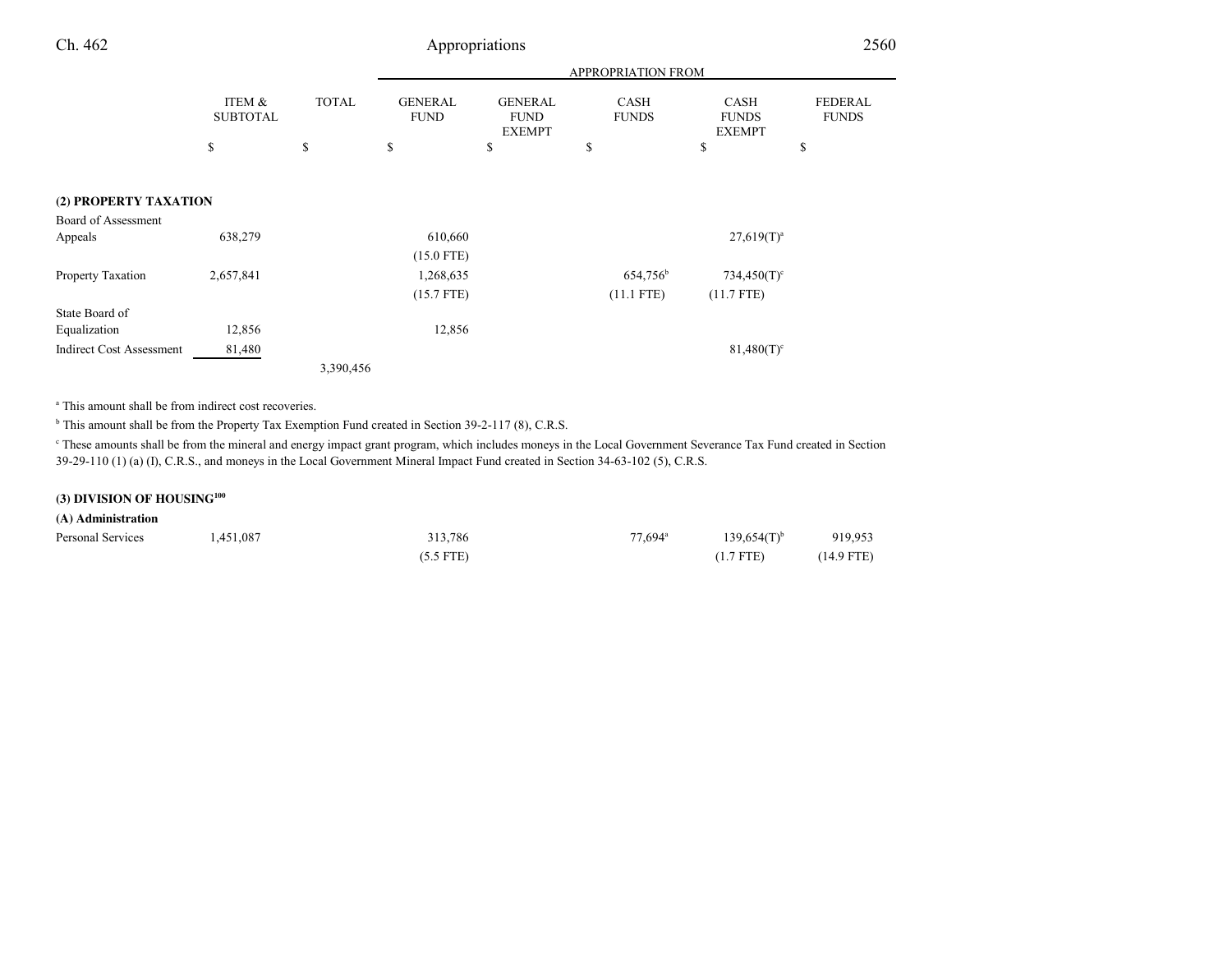| <b>Operating Expenses</b> | 323.903   | 25,903 |                   |                 | 298,000 |
|---------------------------|-----------|--------|-------------------|-----------------|---------|
| Indirect Cost Assessment  | 393.578   |        | $160.786^{\circ}$ | $31.996(T)^{b}$ | 200,796 |
|                           | 2,168,568 |        |                   |                 |         |

<sup>a</sup> This amount shall be from the Private Activity Bond Allocations Fund created in Section 24-32-1707 (6) (b), C.R.S.

<sup>b</sup> These amounts shall be from the mineral and energy impact grant program, which includes moneys in the Local Government Severance Tax Fund created in Section

39-29-110 (1) (a) (I), C.R.S., and moneys in the Local Government Mineral Impact Fund created in Section 34-63-102 (5), C.R.S.

<sup>c</sup> This amount shall be from the Building Regulation Fund pursuant to Section 24-32-3309, C.R.S.

## **(B) Manufactured Buildings Program**

| Program Costs | 1,033,437 | $1,033,437$ <sup>a</sup> |
|---------------|-----------|--------------------------|
|               |           | $(10.0$ FTE)             |

<sup>a</sup> This amount shall be from the Building Regulation Fund pursuant to Section 24-32-3309, C.R.S.

### **(C) Affordable Housing Development**

| Colorado Affordable         |            |           |                    |
|-----------------------------|------------|-----------|--------------------|
| Housing Construction        |            |           |                    |
| Grants and Loans            | .238,324   | 1,223,324 | $15,000^a$         |
| Federal Affordable          |            |           |                    |
| Housing Construction        |            |           |                    |
| Grants and Loans            | 8,880,825  |           | 8,880,825          |
| <b>Emergency Shelter</b>    |            |           |                    |
| Program                     | 971,220    |           | 971,220            |
| Private Activity Bond       |            |           |                    |
| <b>Allocation Committee</b> | 2,500      |           | 2,500 <sup>b</sup> |
|                             | 11,092,869 |           |                    |
|                             |            |           |                    |

Ch. 462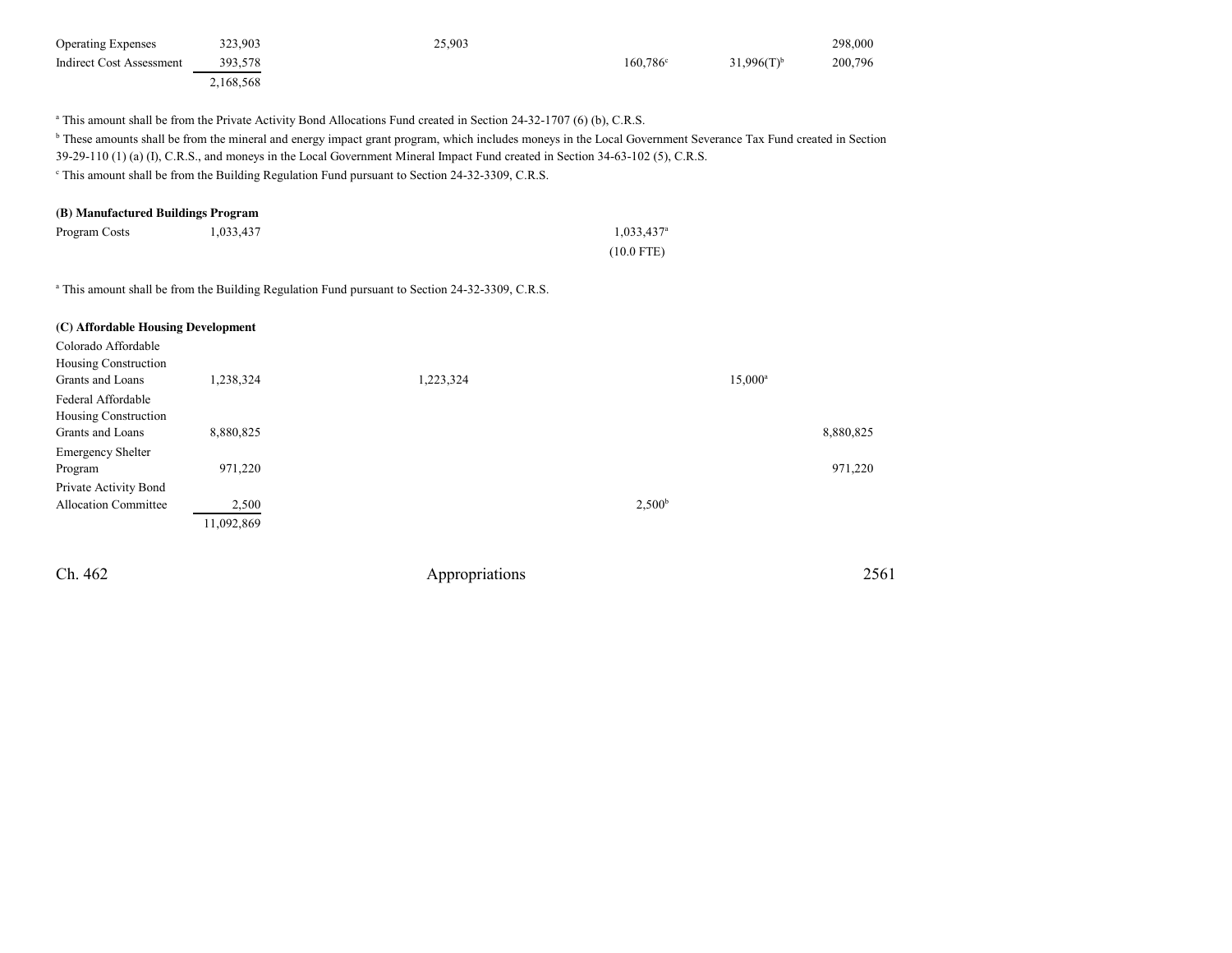| Ch. 462                                    |                                                                                                                                                                                                         |              | Appropriations                |                                                |                             |                                              | 2562                           |  |
|--------------------------------------------|---------------------------------------------------------------------------------------------------------------------------------------------------------------------------------------------------------|--------------|-------------------------------|------------------------------------------------|-----------------------------|----------------------------------------------|--------------------------------|--|
|                                            |                                                                                                                                                                                                         |              |                               |                                                | <b>APPROPRIATION FROM</b>   |                                              |                                |  |
|                                            | ITEM &<br><b>SUBTOTAL</b>                                                                                                                                                                               | <b>TOTAL</b> | <b>GENERAL</b><br><b>FUND</b> | <b>GENERAL</b><br><b>FUND</b><br><b>EXEMPT</b> | <b>CASH</b><br><b>FUNDS</b> | <b>CASH</b><br><b>FUNDS</b><br><b>EXEMPT</b> | <b>FEDERAL</b><br><b>FUNDS</b> |  |
|                                            | ъ                                                                                                                                                                                                       | \$           | S                             | \$                                             | S                           | \$                                           | S                              |  |
|                                            | <sup>a</sup> This amount shall be from gifts, grants, and donations.<br><sup>b</sup> This amount shall be from the Private Activity Bond Allocations Fund created in Section 24-32-1707 (6) (b), C.R.S. |              |                               |                                                |                             |                                              |                                |  |
| (D) Rental Assistance<br>Low Income Rental |                                                                                                                                                                                                         |              |                               |                                                |                             |                                              |                                |  |

| Low Income Rental                           |            |              |                |             |
|---------------------------------------------|------------|--------------|----------------|-------------|
| Subsidies                                   | 17,040,000 |              |                | 17,040,000  |
|                                             |            |              |                |             |
|                                             |            | 31,334,874   |                |             |
|                                             |            |              |                |             |
| (4) DIVISION OF LOCAL GOVERNMENT            |            |              |                |             |
| (A) Local Government and Community Services |            |              |                |             |
| (1) Administration                          |            |              |                |             |
| Personal Services                           | 1,504,085  | 846,604      | $481,668(T)^a$ | 175,813     |
|                                             |            | $(10.3$ FTE) | $(7.0$ FTE)    | $(3.1$ FTE) |
| <b>Operating Expenses</b>                   | 131,351    | 42,178       | $25,146(T)^a$  | 64,027      |
|                                             | 1,635,436  |              |                |             |

<sup>a</sup> These amounts shall be from the mineral and energy impact grant program, which includes moneys in the Local Government Severance Tax Fund created in Section 39-29-110 (1) (a) (I), C.R.S., and moneys in the Local Government Mineral Impact Fund created in Section 34-63-102 (5), C.R.S.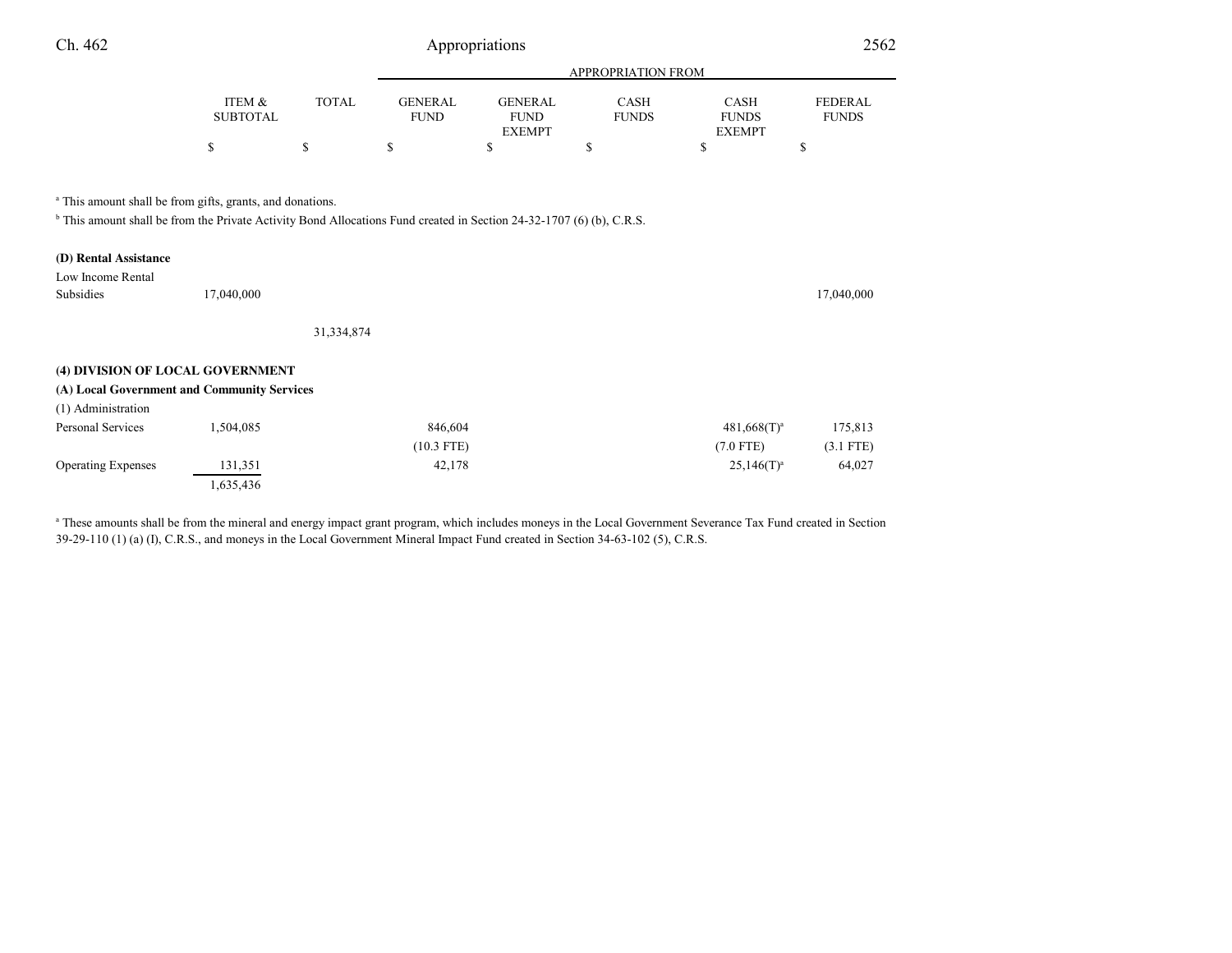| (2) Local Government Services   |            |                   |                        |                        |                         |             |
|---------------------------------|------------|-------------------|------------------------|------------------------|-------------------------|-------------|
| Local Utility Management        |            |                   |                        |                        |                         |             |
| Assistance                      | 146,517    |                   |                        | $146,517$ <sup>a</sup> |                         |             |
|                                 |            |                   |                        | $(2.0$ FTE)            |                         |             |
| <b>Conservation Trust Fund</b>  |            |                   |                        |                        |                         |             |
| Disbursements                   | 52,000,000 |                   |                        |                        | 52,000,000 <sup>b</sup> |             |
|                                 |            |                   |                        |                        | $(2.0$ FTE)             |             |
| Volunteer Firefighter           |            |                   |                        |                        |                         |             |
| <b>Retirement Plans</b>         | 4,082,138  | $289.310^{\circ}$ | 3,792,828 <sup>d</sup> |                        |                         |             |
| Volunteer Firefighter           |            |                   |                        |                        |                         |             |
| Death and Disability            |            |                   |                        |                        |                         |             |
| Insurance                       | 30,000     |                   | $30,000$ <sup>d</sup>  |                        |                         |             |
| <b>Environmental Protection</b> |            |                   |                        |                        |                         |             |
| Agency Water/Sewer File         |            |                   |                        |                        |                         |             |
| Project                         | 50,000     |                   |                        |                        |                         | 50,000      |
|                                 |            |                   |                        |                        |                         | $(0.5$ FTE) |
|                                 | 56,308,655 |                   |                        |                        |                         |             |

a This amount shall be from the Colorado Water Resources and Power Development Authority pursuant to Section 37-95-107.6, C.R.S.

<sup>b</sup> This amount shall be from the net lottery proceeds pursuant to Section 33-60-104 (1) (a), C.R.S.

<sup>e</sup> This amount is included as information for purposes of complying with the limitation on state fiscal year spending imposed by Article X, Section 20, of the State Constitution. As this amount is continuously appropriated by a permanent statute or constitutional provision, it is not subject to the limitation on General Fundappropriations as set forth in Section 24-75-201.1, C.R.S.

<sup>d</sup> These amounts shall be from the General Fund Exempt Account created in Section 24-77-103.6 (2), C.R.S. These amounts are included as information for purposes of complying with the limitation on state fiscal year spending imposed by Article X, Section 20, of the State Constitution. As these amounts are continuouslyappropriated by a permanent statute or constitutional provision, they are not subject to the limitation on General Fund appropriations as set forth in Section24-75-201.1, C.R.S.

Ch. 462

2563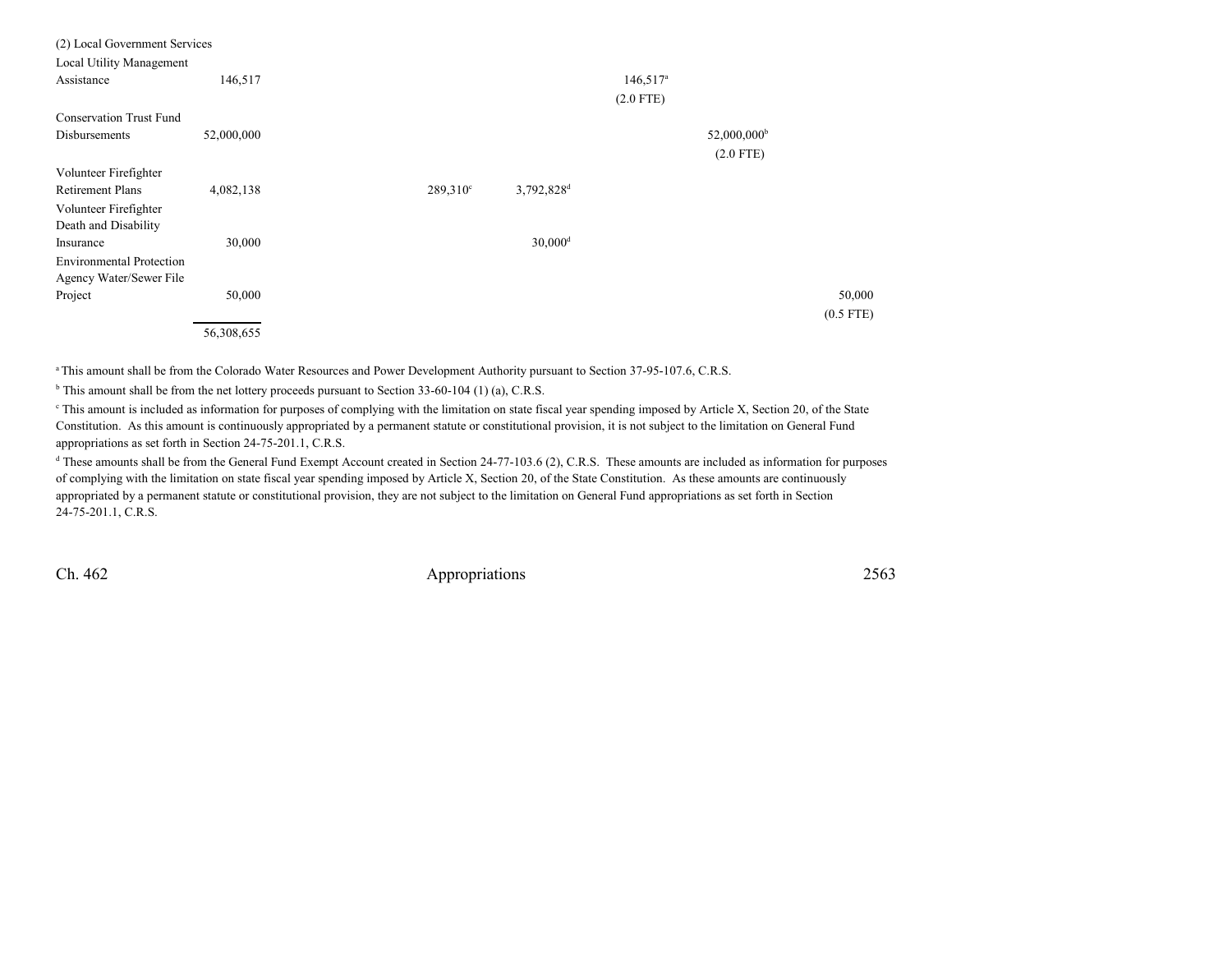| Ch. 462                   | Appropriations            |              |                               |                                                |                             |                                       | 2564                           |  |
|---------------------------|---------------------------|--------------|-------------------------------|------------------------------------------------|-----------------------------|---------------------------------------|--------------------------------|--|
|                           |                           |              | APPROPRIATION FROM            |                                                |                             |                                       |                                |  |
|                           | ITEM &<br><b>SUBTOTAL</b> | <b>TOTAL</b> | <b>GENERAL</b><br><b>FUND</b> | <b>GENERAL</b><br><b>FUND</b><br><b>EXEMPT</b> | <b>CASH</b><br><b>FUNDS</b> | CASH<br><b>FUNDS</b><br><b>EXEMPT</b> | <b>FEDERAL</b><br><b>FUNDS</b> |  |
|                           | \$                        | \$           | \$                            | \$                                             | \$                          | $\mathbf S$                           | \$                             |  |
| (3) Community Services    |                           |              |                               |                                                |                             |                                       |                                |  |
| <b>Community Services</b> |                           |              |                               |                                                |                             |                                       |                                |  |
| <b>Block Grant</b>        | 5,176,401                 |              |                               |                                                |                             |                                       | 5,176,401                      |  |
| (4) Waste Tire Fund       |                           |              |                               |                                                |                             |                                       |                                |  |
| Waste Tire Recycling,     |                           |              |                               |                                                |                             |                                       |                                |  |
| Reuse and Removal         |                           |              |                               |                                                |                             |                                       |                                |  |
| Grants                    | 2,455,000                 |              |                               |                                                | 2,455,000 <sup>a</sup>      |                                       |                                |  |
|                           |                           |              |                               |                                                | $(0.5$ FTE)                 |                                       |                                |  |
| Allocations to the        |                           |              |                               |                                                |                             |                                       |                                |  |
| Commission on Higher      |                           |              |                               |                                                |                             |                                       |                                |  |
| Education, Advanced       |                           |              |                               |                                                |                             |                                       |                                |  |
| <b>Technology Fund</b>    | 815,000                   |              |                               |                                                | 815,000 <sup>a</sup>        |                                       |                                |  |
|                           | 3,270,000                 |              |                               |                                                |                             |                                       |                                |  |

<sup>a</sup> Of these amounts, \$2,445,000 shall be from the Waste Tire Recycling Development Cash Fund pursuant to Section 25-17-202 (3) (a), C.R.S., and \$825,000 shall be from the Processors and End Users of Waste Tires Cash Fund created in Section 25-17-202.5 (1), C.R.S.

## **(B) Field Services**

| Program Costs | 2,037,936 | 475.404     | $1,266,181(T)^{a}$ | 296,351     |
|---------------|-----------|-------------|--------------------|-------------|
|               |           | $(5.2$ FTE) | $(14.2$ FTE)       | $(4.9$ FTE) |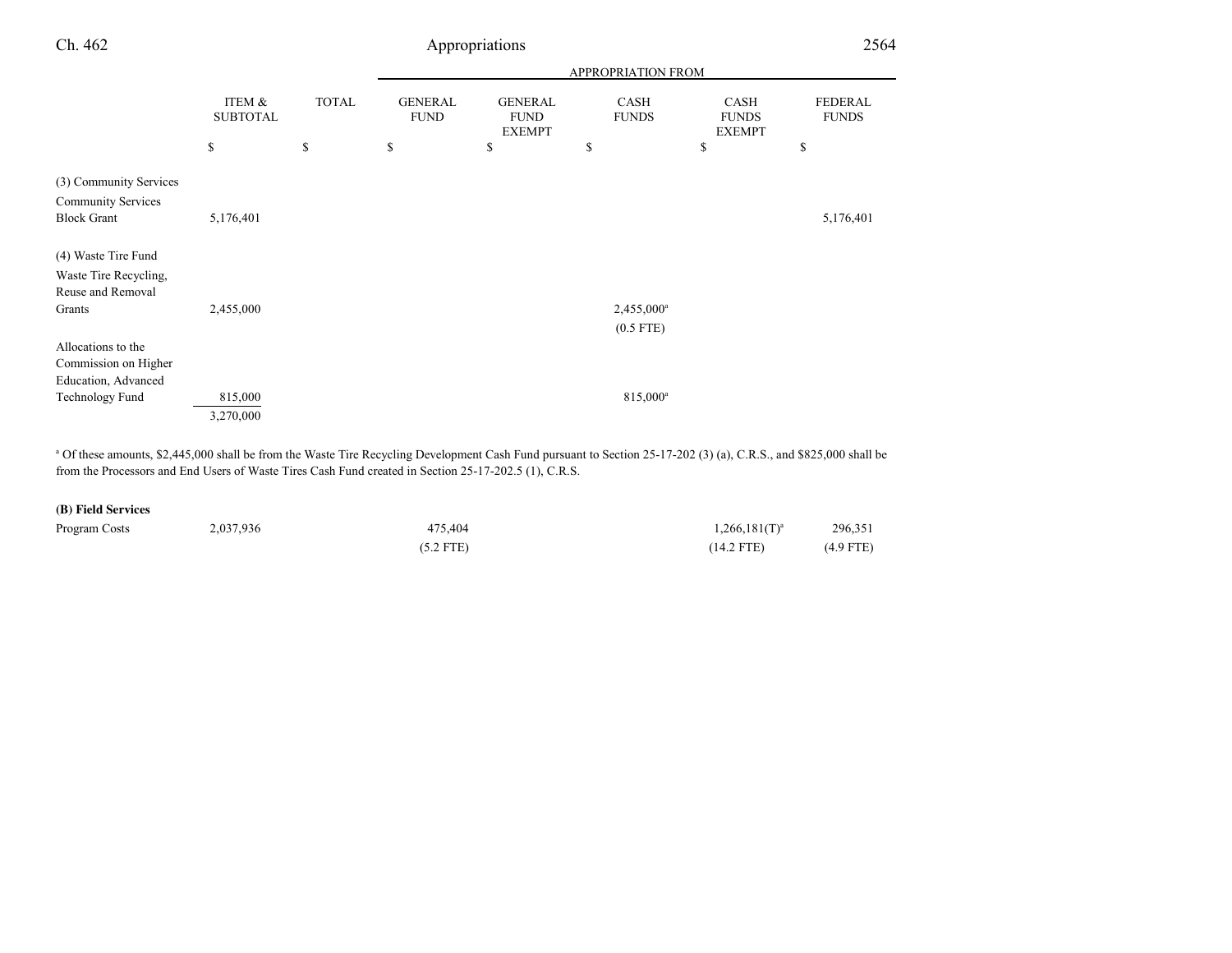| Community Development     |            |         |                           |                           |           |
|---------------------------|------------|---------|---------------------------|---------------------------|-----------|
| Block Grant (Business and |            |         |                           |                           |           |
| Infrastructure            |            |         |                           |                           |           |
| Development)              | 6,701,843  |         |                           |                           | 6,701,843 |
| Local Government          |            |         |                           |                           |           |
| Mineral and Energy        |            |         |                           |                           |           |
| Impact Grants and         |            |         |                           |                           |           |
| Disbursements             | 63,300,000 |         | $23,100,000$ <sup>b</sup> | $40,200,000$ <sup>c</sup> |           |
| Local Government          |            |         |                           |                           |           |
| Limited Gaming Impact     |            |         |                           |                           |           |
| Grants                    | 6,822,829  |         |                           | 6,822,829 <sup>d</sup>    |           |
| Search and Rescue         |            |         |                           |                           |           |
| Program                   | 615,000    |         | 505,000 <sup>e</sup>      | $110,000$ <sup>f</sup>    |           |
|                           |            |         | $(1.3$ FTE)               |                           |           |
| Colorado Heritage         |            |         |                           |                           |           |
| Communities Grant Fund    | 200,000    | 200,000 |                           |                           |           |
| Colorado Heritage         |            |         |                           |                           |           |
| <b>Communities Grants</b> | 200,000    |         |                           | $200,000(T)^{g}$          |           |
|                           | 79,877,608 |         |                           |                           |           |
|                           |            |         |                           |                           |           |

a Of this amount, \$1,126,836 shall be from the mineral and energy impact grant program, which includes moneys in the Local Government Severance Tax Fundcreated in Section 39-29-110 (1) (a) (I), C.R.S., and moneys in the Local Government Mineral Impact Fund created in Section 34-63-102 (5), C.R.S., \$97,308 shall be from Limited Gaming Funds transferred from the Department of Revenue, and \$42,037 shall be from funds transferred from the Economic Development Commissionin the Governor's Office.

<sup>b</sup> This amount shall be from the Local Government Severance Tax Fund pursuant to Section 39-29-110 (1) (a) (I), C.R.S.

c Of this amount, \$17,100,000 shall be from reserves in the Local Government Severance Tax Fund created in Section 39-29-110 (1) (a) (I), C.R.S., and \$23,100,000 shall be from the Local Government Mineral Impact Fund pursuant to Section 34-63-102 (5), C.R.S., which is comprised of federal mineral leasing revenues and theexisting fund balance.

Ch. 462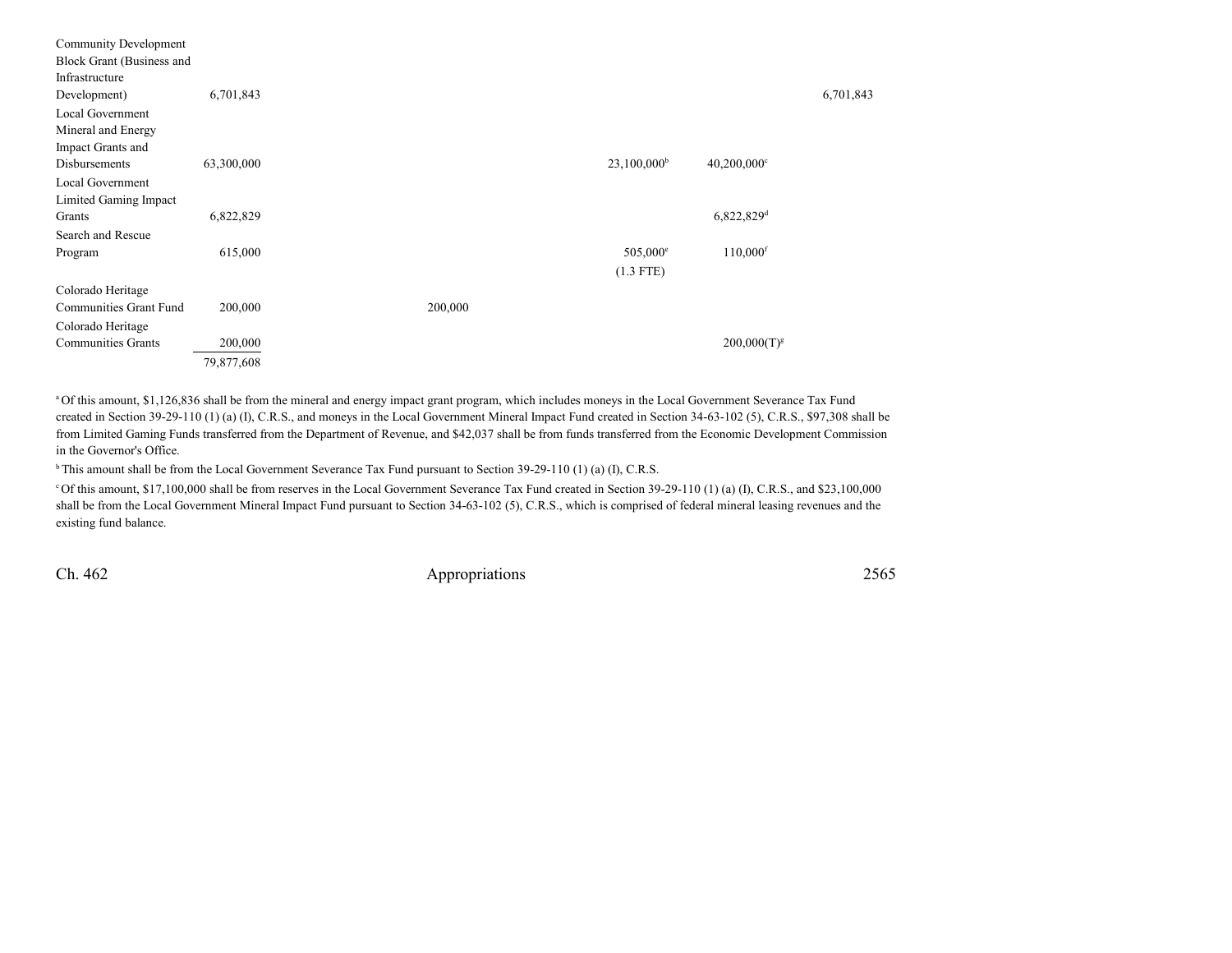## 2566 a.e. the contract of the Appropriations 2566

|                 |              | APPROPRIATION FROM |                              |              |                               |                |  |
|-----------------|--------------|--------------------|------------------------------|--------------|-------------------------------|----------------|--|
| ITEM &          | <b>TOTAL</b> | <b>GENERAL</b>     | GENERAL                      | CASH         | <b>CASH</b>                   | <b>FEDERAL</b> |  |
| <b>SUBTOTAL</b> |              | <b>FUND</b>        | <b>FUND</b><br><b>EXEMPT</b> | <b>FUNDS</b> | <b>FUNDS</b><br><b>EXEMPT</b> | <b>FUNDS</b>   |  |
|                 |              |                    |                              |              |                               |                |  |

<sup>d</sup> This amount shall be from the fund balance in the Local Government Limited Gaming Impact Fund, which consists of funds transferred from the Limited Gaming Fund in the Department of Revenue during the prior fiscal year pursuant to Sections 12-47.1-701 and 12-47.1-1601, C.R.S.

e This amount shall be from the Search and Rescue Fund pursuant to Section 33-1-112.5, C.R.S.

<sup>f</sup> This amount shall be from reserves in the Search and Rescue Fund pursuant to Section 33-1-112.5, C.R.S.

<sup>g</sup> This amount shall be from General Fund moneys appropriated to the Colorado Heritage Communities Fund pursuant to Section 24-32-3207, C.R.S.

| (C) Division of Emergency Management |            |             |                  |                          |              |  |  |  |
|--------------------------------------|------------|-------------|------------------|--------------------------|--------------|--|--|--|
| Administration                       | 2,655,465  | 489,472     |                  | $64,890(T)^a$            | 2,101,103    |  |  |  |
|                                      |            | $(7.2$ FTE) |                  | $(1.0$ FTE)              | $(20.0$ FTE) |  |  |  |
| Disaster Response and                |            |             |                  |                          |              |  |  |  |
| Recovery                             | 3,179,407  |             |                  | $2,729,407$ <sup>b</sup> | 450,000      |  |  |  |
| Preparedness Grants and              |            |             |                  |                          |              |  |  |  |
| Training                             | 35,510,988 |             | $10.988^{\circ}$ |                          | 35,500,000   |  |  |  |
|                                      | 41,345,860 |             |                  |                          |              |  |  |  |

<sup>a</sup> This amount shall be from the mineral and energy impact grant program, which includes moneys in the Local Government Severance Tax Fund created in Section 39-29-110 (1) (a) (I), C.R.S., and moneys in the Local Government Mineral Impact Fund created in Section 34-63-102 (5), C.R.S.

<sup>b</sup> This amount shall be from the Disaster Emergency Fund created in Section 24-32-2106, C.R.S.

<sup>c</sup> This amount shall be from fees paid for emergency training programs.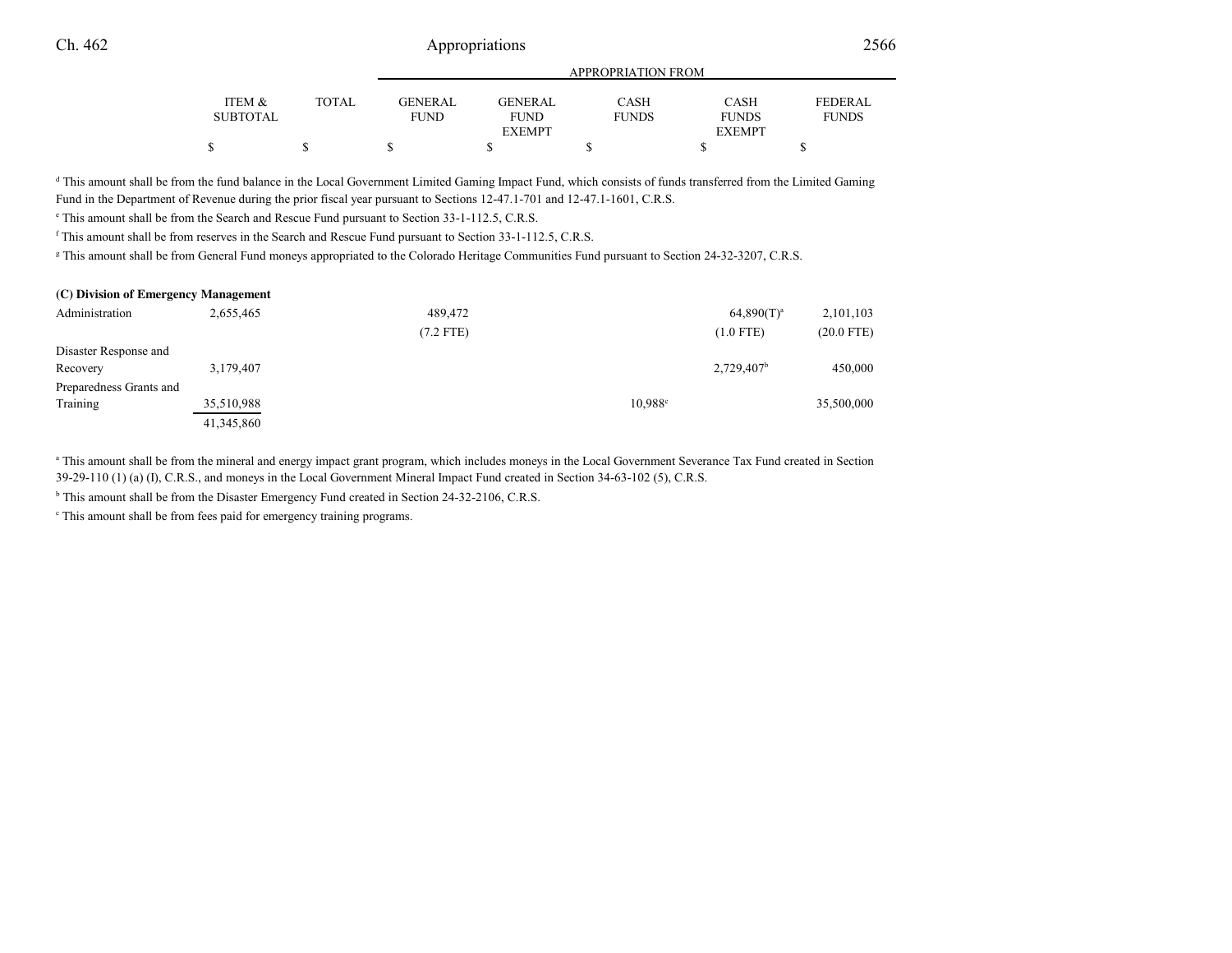| (D) Division of Local      |         |                       |                 |          |
|----------------------------|---------|-----------------------|-----------------|----------|
| <b>Government Indirect</b> |         |                       |                 |          |
| <b>Cost Assessments</b>    | 785,116 | $50.134$ <sup>a</sup> | 337,349 $(T)^b$ | 397,633° |

<sup>a</sup> Of this amount, \$27,379 shall be from the Colorado Water Resources and Power Development Authority pursuant to Section 37-95-107.6, C.R.S., \$13,202 shall be from the Search and Rescue Fund pursuant to Section 33-1-112.5, C.R.S., and \$9,553 shall be from the Waste Tire Recycling Development Cash Fund pursuant toSection 25-17-202 (3), C.R.S.

b Of this amount, \$194,145 shall be from reserves in the Local Government Severance Tax Fund created in Section 39-29-110 (1) (a) (I), C.R.S., \$97,073 isanticipated from the Local Government Mineral Impact Fund created in Section 34-63-102 (5), C.R.S., \$28,775 shall be from net lottery proceeds pursuant to Section 33-60-104 (1) (a), C.R.S., and \$17,356 shall be from Limited Gaming Funds transferred from the Department of Revenue.

c Of this amount, \$277,860 is anticipated from the Federal Emergency Management Agency, \$58,330 is anticipated from the Community Development Block Grant,\$33,553 is anticipated from the Community Services Block Grant, and \$27,890 is anticipated from Workforce Development Grants.

#### 188,399,076

## **TOTALS PART XII**

| (LOCAL AFFAIRS) <sup>4, 5</sup> | <del>\$227,955,281</del> | <del>\$7.203.127</del> *  | \$3.822.828 <sup>b</sup> | <del>\$29.229.146</del> | <del>\$107,436,143</del> °  | \$80,264,037 |
|---------------------------------|--------------------------|---------------------------|--------------------------|-------------------------|-----------------------------|--------------|
|                                 | \$227.912.527            | $$7.166.543$ <sup>a</sup> |                          | \$29,227,422            | $$107.433.892$ <sup>c</sup> | \$80,261,842 |

a Of this amount, \$289,310 is included as information for purposes of complying with the limitation on state fiscal year spending imposed by Article X, Section 20, of the State Constitution. As this amount is continuously appropriated by a permanent statute or constitutional provision, it is not subject to the limitation on GeneralFund appropriations as set forth in Section 24-75-201.1, C.R.S.

<sup>b</sup> This amount shall be from the General Fund Exempt Account created in Section 24-77-103.6 (2), C.R.S. This amount is included as information for purposes of complying with the limitation on state fiscal year spending imposed by Article X, Section 20, of the State Constitution. As this amount is continuously appropriatedby a permanent statute or constitutional provision, it is not subject to the limitation on General Fund appropriations as set forth in Section 24-75-201.1, C.R.S.  $\degree$  Of this amount,  $\frac{$5,459,528}{$5,457,277}$  contains a (T) notation.

Ch. 462